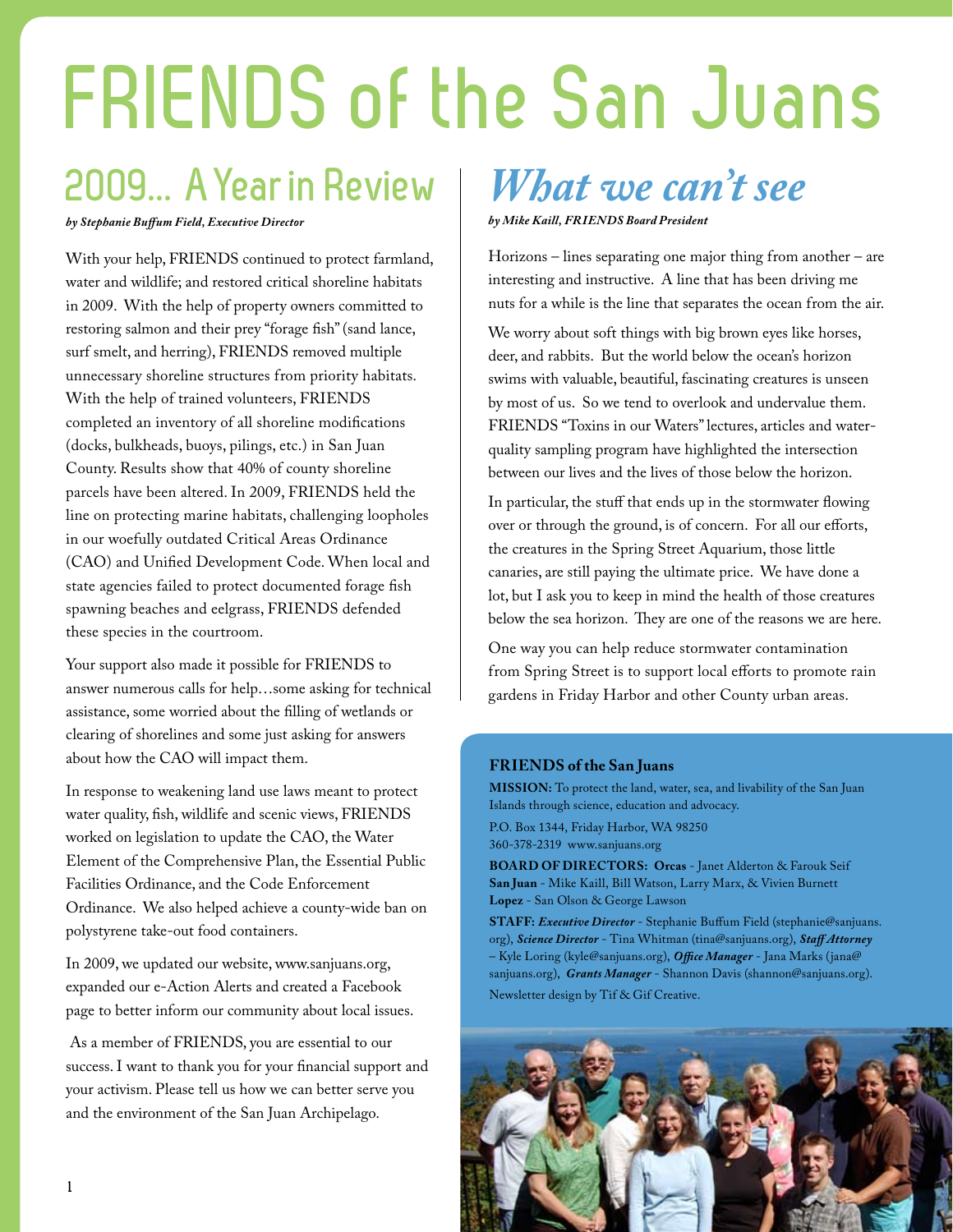# Restoring Shorelines for Fish and People...



### **Forage Fish Beach Restoration**

To improve beach habitat at a known surf smelt spawning site at Shoal Bay on Lopez Island, FRIENDS removed an old concrete and creosote wood "shuffleboard court" structure and replenished the upper beach with appropriately sized sand and gravels.

*"As we were walking along our beach on July 31 at 9:30 PM, to our surprise, excitement, and amazement, all of the effort involved with this project came to fruition as the surf smelt returned to spawn and now had use of the additional beach. As the surf smelt were spawning, two salmon were also observed foraging on the surf smelt which is all part of this marine environment life cycle! We have such a feeling of fulfillment and gratification. Thank you to the Friends of the San Juans and all involved."*

Gary and Patty Bergren

### **Tide Gate Removal and Lagoon Restoration**

FRIENDS removed a tide gate and nearly 20 truckloads of fill from the entrance to the Shoal Bay Lagoon, improving water quality, fish passage and beach conditions for forage fish, out-migrating juvenile salmon and shellfish.

*"We wish to thank everyone involved for the highly successful restoration project on our Shoal Bay shellfish farm. FRIENDS of the San Juans has been cooperative, respectful and extremely inclusive through the entire process. The actual removal was carefully timed and staged to minimize impact both to the marine life and our ongoing shellfish farming activities. We are delighted with the result aesthetically, and can already discern significant, positive changes to the function of the lagoon."*





#### Nick and Sara Jones

### **Turn Point Salt Marsh Restoration**

Just south of Turn Point, on San Juan Island, FRIENDS removed an unnecessary rock wall, restoring a potential forage fish spawning beach and reconnecting a critical wetland to the marine environment.

*"The important role coastal wetlands play in providing prey items for outmigrating juvenile salmon in marine waters of San Juan County has been documented by local researchers. We were fortunate to work with the Ruckelshaus Family to restore a rare and significant salt marsh in our county."*

Tina Whitman, FRIENDS Science Director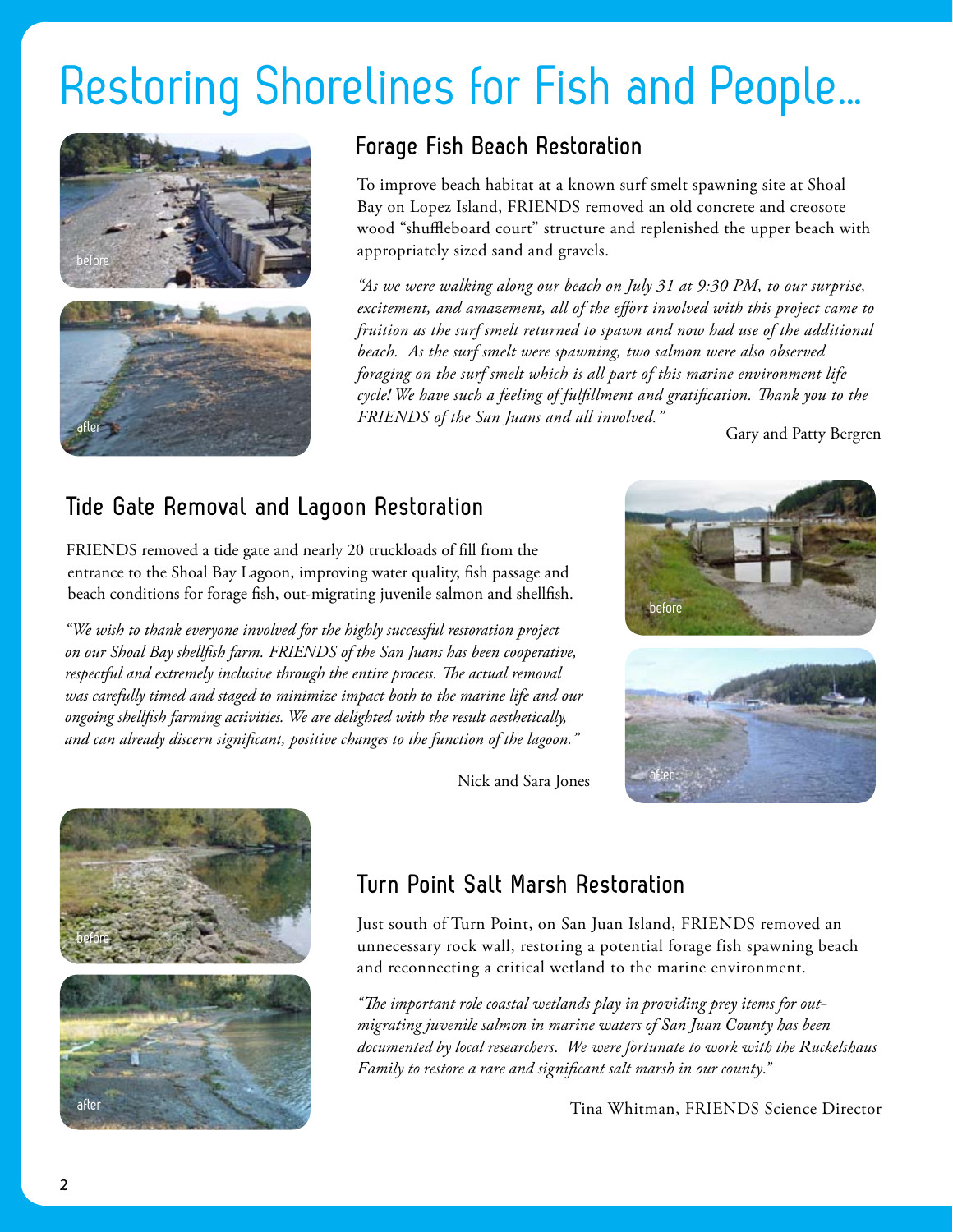## And the Flip Side - Habitat Loss



In the first decision, the San Juan County Superior Court reversed a Shorelines Hearings Board (SHB) denial of a singleuser dock over eelgrass. In reaching that position, the court failed to grant proper deference to the SHB, which had spent two days examining the credibility of the witnesses and applying its Shoreline Management Act expertise to the dock application. The SHB's thorough review resulted in a thoughtful, 30-page decision. FRIENDS has appealed the Superior Court decision with a request to reinstate the SHB's order.

The second decision raises greater concern. On May 13, 2009, the SHB reversed the County's denial of a permit for a bulkhead along a documented forage fish spawning beach for the purpose of trying to protect lawn, landscaping, and trees. The San Juan County Hearing Examiner had concluded that landscaping is not the sort of use that justifies a request for a bulkhead and that the applicants had not shown that their need for the bulkhead outweighed the actual and potential environmental damage anticipated from the bulkhead. In reversing that decision, the SHB made the startling determination that County ordinances allow the construction of a bulkhead where shoreline erosion at a rate of less than 1 inch/year may impact a lawn, landscaping, and trees, even in the absence of any threat to a home or other structure. This decision was even more surprising given that the bulkhead would be placed in a biologically rich environmenton a surf smelt spawning beach and adjacent to eelgrass prairies and Pacific herring spawning grounds. In a separate process, the Washington Department of Fish & Wildlife (WDFW) also approved the bulkhead, without either identifying the surf smelt spawning beach or contacting the Department of Ecology's coastal geologist who testified against the bulkhead in front of the SHB.

*They say that an ounce of protection is worth a pound of restoration. And although 2009 saw FRIENDS participating in several permit decisions that protect environmental resources in San Juan County, two decisions indicate a continued trend against shoreline protection, and establish dangerous precedents for our most critical marine ecosystems.*



WDFW's approval of a bulkhead on a known surf smelt spawning beach ignited concerns that FRIENDS needed to play a more active role in the WDFW permit process. Consequently, during the summer of 2009, FRIENDS appealed a WDFW permit for a dock in eelgrass and won a requirement that the applicants mitigate for and monitor their impacts to the eelgrass. That appeal proved invaluable as an information gathering tool, as well. FRIENDS learned that in over sixty years of its permitting program, WDFW has never denied a permit in San Juan County. FRIENDS also learned through WDFW testimony that the agency considers the state's no-net-loss requirements to be merely aspirational goals, rather than a mandated standard. The natural outcome, then, of WDFW's shoreline permitting program would be the substantial cumulative loss of shoreline habitats and species. However, FRIENDS is taking a stand against the loss of our resources with outreach efforts to citizens and marine managers region-wide for marine ecosystem protection.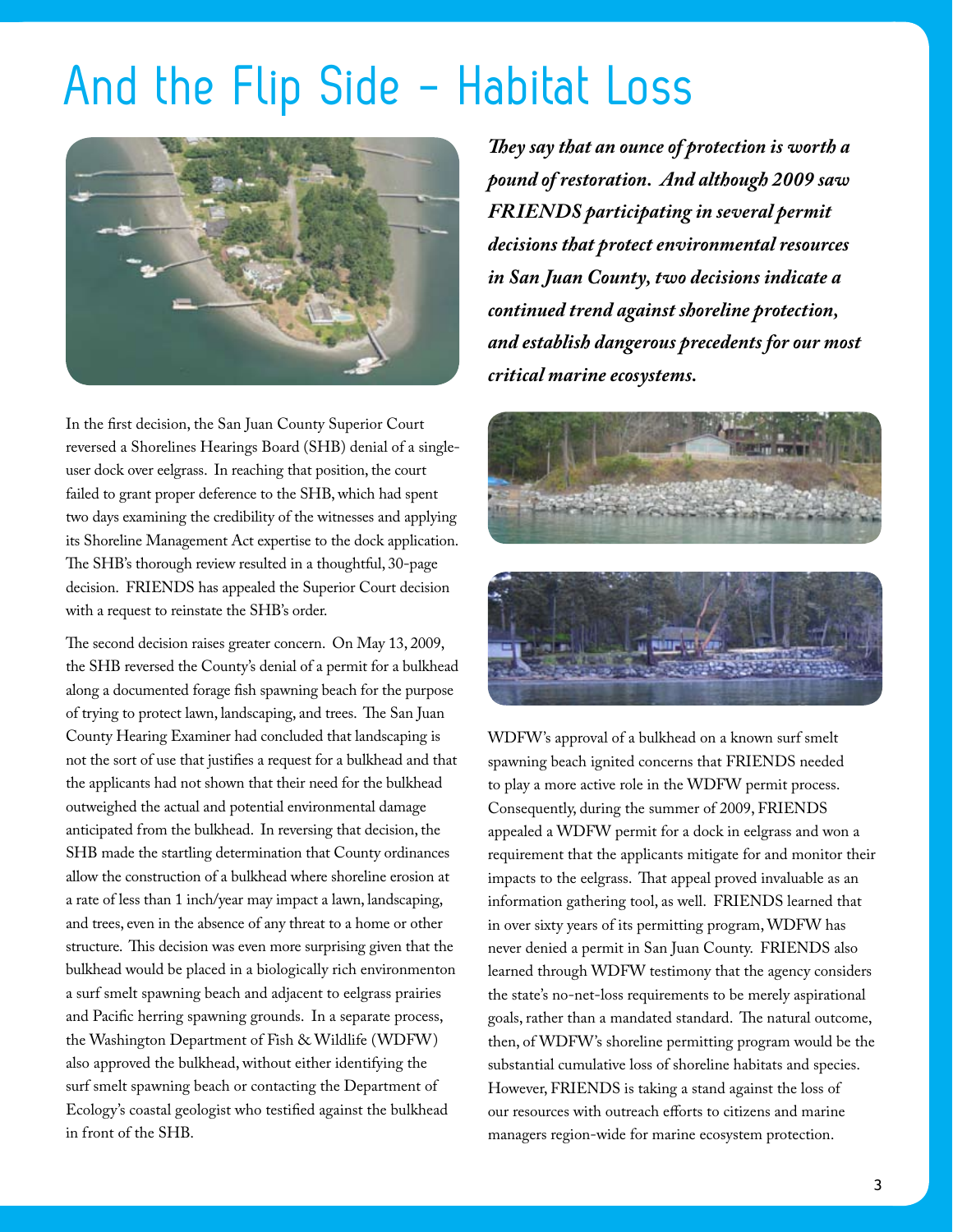# **Shoreline Modification Inventory Completed**







*Thank you volunteers: Chuck Rust, Craig Green, Rick Exstrom, John Ashoff, Mary Masters and Jim Sulak. You were critical to the success of this extensive field effort. Also thanks to Project Manager, Jim Slocomb and Interns, Tiffany Stephens and Samantha Palace.*

With over 400 miles of marine shoreline nestled within the confluence of Puget Sound, Georgia Strait and the Strait of Juan de Fuca, the nearshore habitats of San Juan County play an essential role in salmon and orca recovery efforts. Shoreline modifications like armoring and docks threaten the habitat and habitat-forming processes that support our marine food web. Damage from shoreline modifications has been identified as one of the top three threats to the San Juan County marine environment by the Marine Resources Committee.

Until FRIENDS completed a countywide survey of shoreline modifications in 2009, information on the number, type and location of modifications did not exist for San Juan County, limiting the effectiveness of shoreline protection and restoration efforts.

In the Spring and Summer of 2009, FRIENDS conducted a boat-based inventory and mapping project of shoreline modifications for all 400+ miles of shoreline within San Juan County. In cooperation with citizen volunteers, FRIENDS mapped and described over 3,900 individual modifications, including:

**710 armored beaches 472 docks 32 groins 55 marine railways 70 improved boat ramps 1,914 mooring buoys and floats 50 marina/jetty/breakwater 425 creosote pilings (not associated with dock or marina) 191 "other" (boathouses, stormwater outflow pipes, patios etc.).** 

Results indicate that the current level of impact to San Juan County shorelines is much higher than previously believed and that the vast majority of impacts are associated with residential shoreline development.

A few key conclusions can be drawn from the results of the inventory of shoreline modifications including:

1. San Juan County is not as undeveloped as we think. In fact, the amount of development on our shorelines approximates that in Hood Canal, East Jefferson County and rural portions of Whatcom County.

2. 40% of all shoreline parcels already have an associated shoreline modification.

3. Sand/gravel beaches (non rocky shorelines) are where the majority of impacts are concentrated even though they only make up 20% of our total shorelines.

4. Significant restoration opportunities exist for the removal of degraded, outdated or unnecessary modifications located in priority habitat areas.

FRIENDS will now distribute the shoreline modification inventory database, maps and report to coastal researchers, planners and land managers. This information will also assist FRIENDS in identifying and prioritizing habitat restoration projects, and can inform shoreline protection updates including the San Juan County Shoreline Master Program Update.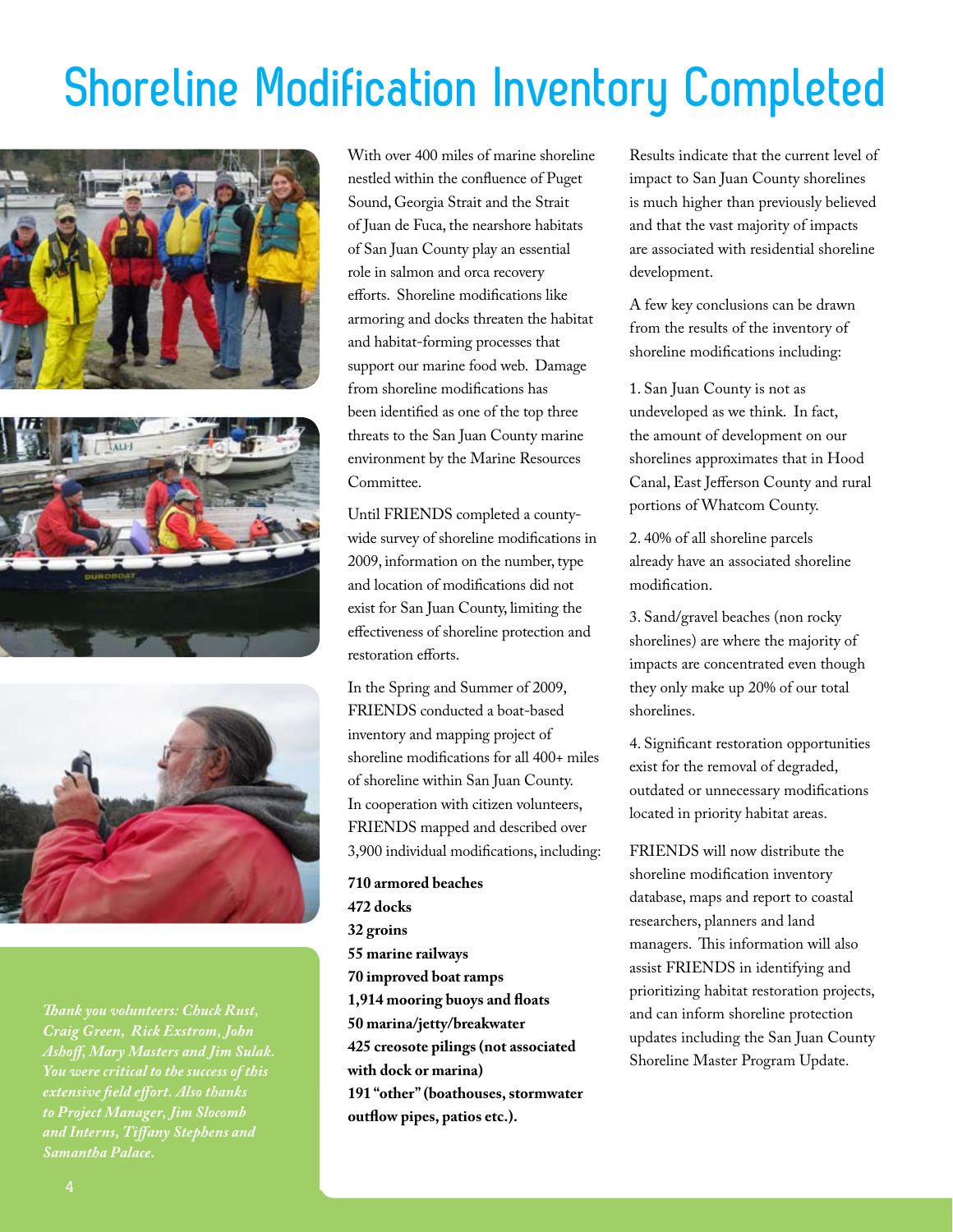*Toxic Creosote Removed from Barlow Bay*

With documented surf smelt and pacific sand lance spawning beaches, eelgrass, and outmigrating juvenile salmon usage, Barlow Bay on Lopez Island is one of San Juan County's priority nearshore habitat areas. To improve the overall health of the ecosystem within Barlow Bay, FRIENDS is working with the surrounding community, landowners, San Juan County Public Works, Tulalip Tribes and Coastal Geologic Services to identify and implement restoration actions.

In September 2009, FRIENDS removed multiple derelict creosote pilings in Barlow Bay. Removal of these pilings was the first on-the-ground action in our multi-year community water quality and habitat enhancement project for the bay. Next steps include removal of failing, unnecessary armoring at multiple sites, beach nourishment to restore forage fish spawning substrate; and, the further removal of toxic creosote pilings throughout the bay.

"*Historically, Barlow Bay has been many things to many people and cultures. In the century just passed, it has changed from industrial development related to the salmon fishing industry to rural residences and private docks. The bay is currently recovering some of its past ecological glory and the restoration work of the FRIENDS makes me more optimistic about the future health of the bay.*" San Olson, Board Member and South Lopez Property Owner.



### **Critical Areas Ordinance Update**

San Juan County's Critical Areas Ordinance Update (CAO) is still struggling along. In 2008 and 2009, FRIENDS Executive Director, Stephanie Buffum was

a member of the Citizen's Advisory Committee that worked on the CAO update. Last June, county staff competed and presented a draft CAO ordinance to the community for review. This draft ordinance was aggressively attacked by groups, who deny there is any need for protections, derailing the CAO update process.

This winter the County Council began taking steps to complete the CAO update again. The Prosecuting Attorney's office was directed to draft a resolution for Best Available Science (BAS) and to complete a series of papers on "hot button issues" including Reasonable Use, Non-Conforming Use, and Buffers in Urban Growth Areas. The council's current goal is to have a draft CAO to the Planning Commission and the public next winter.

Preserving Wetlands, Fish, Wildlife and Property

Since 2006, FRIENDS has participated in the

CAO process to ensure the best available science, document and policy review, and information is fair and balanced for residents. FRIENDS will continue to advocate for the passage of a strong CAO based on science, not rhetoric. We need your help. Completion of the Uplands Critical Areas Ordinance will provide greater protections for Critical Aquifer Recharge Areas, Wetlands, Fish and Wildlife and protection of property. It will also bring some certainty to property owners and allow the county to qualify for state funding. Please tell the Council to complete the CAO update this year!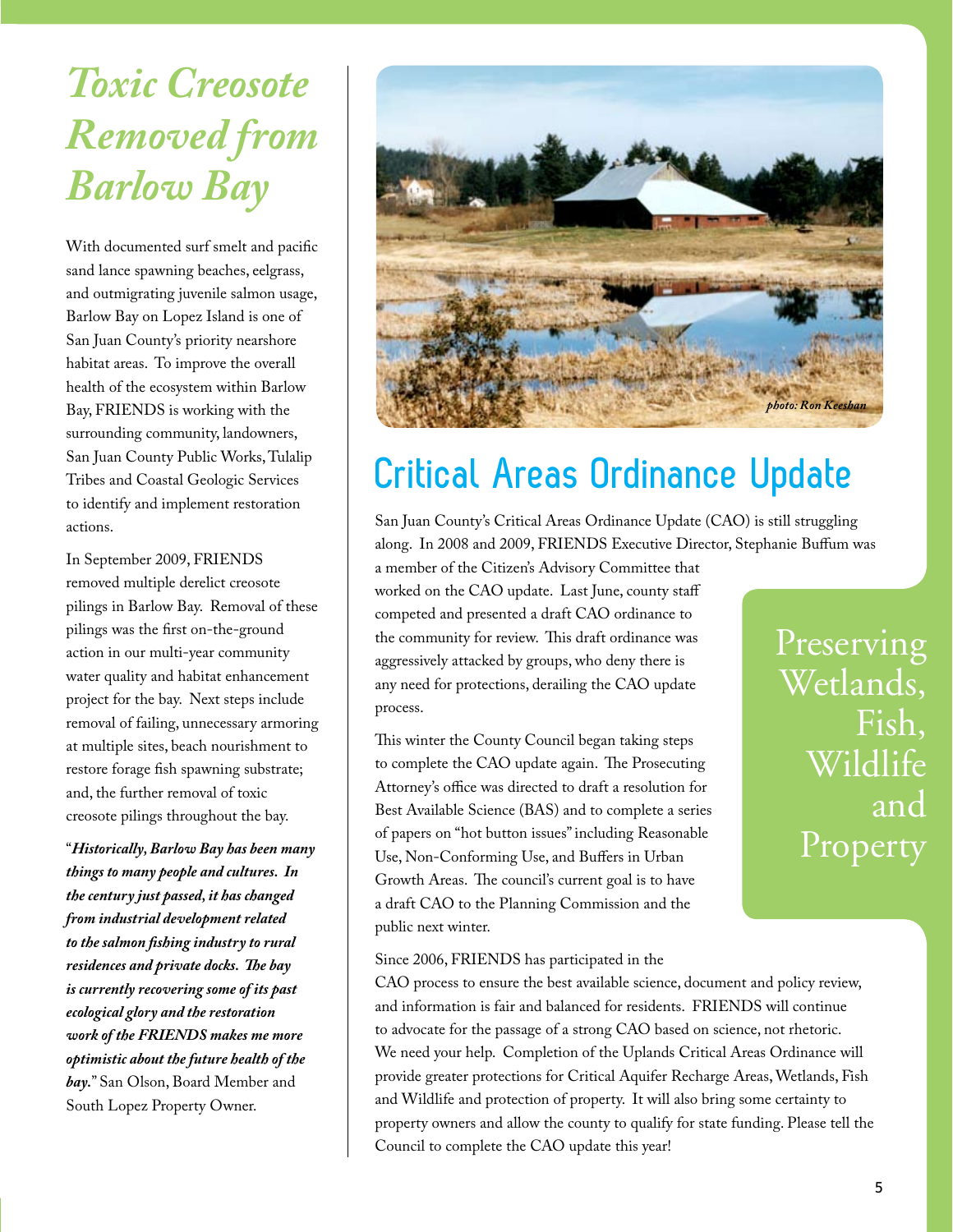### **2009 Financial Highlights**

FRIENDS of the San Juans is a 501(C)(3) non profit organization. FRIENDS receives its income primarily from membership contributions and grants. Expenditures pay for science, education and advocacy programs, publications, and administrative support. This is a summary of our 2009 Fiscal Year (October 1, 2008 to September 30, 2009).

### Summary of Financial Position

#### *Current and Fixed Assets*

| Cash and Other Unrestricted                | \$250,921 |
|--------------------------------------------|-----------|
| Marilyn Ellis Endowment                    | \$70,232  |
| Other Assets                               | \$5,247   |
| <b>Total Assets</b>                        | \$326,400 |
| <b>Liabilities and Accumulated Surplus</b> |           |
| <b>Current Liabilities</b>                 | \$2,455   |
| <b>Accumulated Surplus</b>                 | \$323,945 |
| Total Liabilities & Accumulated Surplus    | \$326,400 |

#### Statement of Activities

| \$159,909<br>\$237,061<br>Investments, Events and Other Income (1%)\$4,154 |
|----------------------------------------------------------------------------|
|                                                                            |
|                                                                            |
|                                                                            |
| \$401,124                                                                  |
|                                                                            |
| \$368,373                                                                  |
| \$19,895                                                                   |
| \$31,612                                                                   |
| \$419,880                                                                  |
| < \$18,756>                                                                |
|                                                                            |

We would like to thank the generous foundations and in-kind supporters that make our work possible, including: The Bullitt Foundation, ESRI, Horizons Foundation, National Fish & Wildlife Foundation, Northwest Fund for the Environment, The Russell Family Foundation, San Juan Island Community Foundation, U.S. Fish & Wildlife Service, WA Dept. of Fish & Wildlife ALEA, WA Dept. of Ecology Coastal Protection Fund, and WA State Salmon Recovery Funding Board.

Project Partners: Barlow Bay Community, Gary Bergren, Coastal Geologic Services, Nick and Sara Jones, Lummi Nation, The Ruckelshaus Family, San Juan Initiative, San Juan County Marine Resources Committee, Public Works Dept. and Beachwatchers, San Juan Island Anti-Litter Coalition, Scenic Byways Committee, The Tulalip Tribe and Tina & Sandy Wyllie-Echeverria.

### **And most of all, thank you Members!**

### *Leave a Legacy…*

Everywhere Barbara Meyer looked she saw beauty. A tiny wildflower growing in a rock pile, a bird nestled on a branch (she knew all the birds), the geese flying and honking overhead. Barbara was born in 1918 and grew up in a family of artists in Carmel, California. In 1964, she fulfilled her desire to move to Orcas Island and chose Olga for her home.

Barbara always carried a sketch book at her side, and would "catch the moment" with a sketch. Her talent came naturally to her, and the beauty of the islands captured her. "What a joy it was to be with Barbara!!! She was so optimistic, and just loved life and our beautiful surroundings," said dear friend Mary Schoen. Barbara published two books: "Sketching in the San Juans and a Bit Beyond" and "More Sketches…Carmel to Orcas Island." Barbara Meyer passed away on January 6, 2009.

Barbara was an annual "Living Lightly" supporter of FRIENDS. This March FRIENDS learned that Barbara had named FRIENDS as a beneficiary in her IRA. Her generous legacy gift will help FRIENDS preserve the beauty of the islands for artists everywhere. Thank you Barbara.

*To include FRIENDS as a beneficiary of your IRA or insurance plan, please use the following information: FRIENDS of the San Juans, mailing address is PO Box 1344, Friday Harbor, WA 98250. Our Tax Identification Number is 91-1087153.*

*For more information please contact Stephanie Buffum (360) 378-2319.*



*Photo of Barbara Meyer provided by Mary Schoen*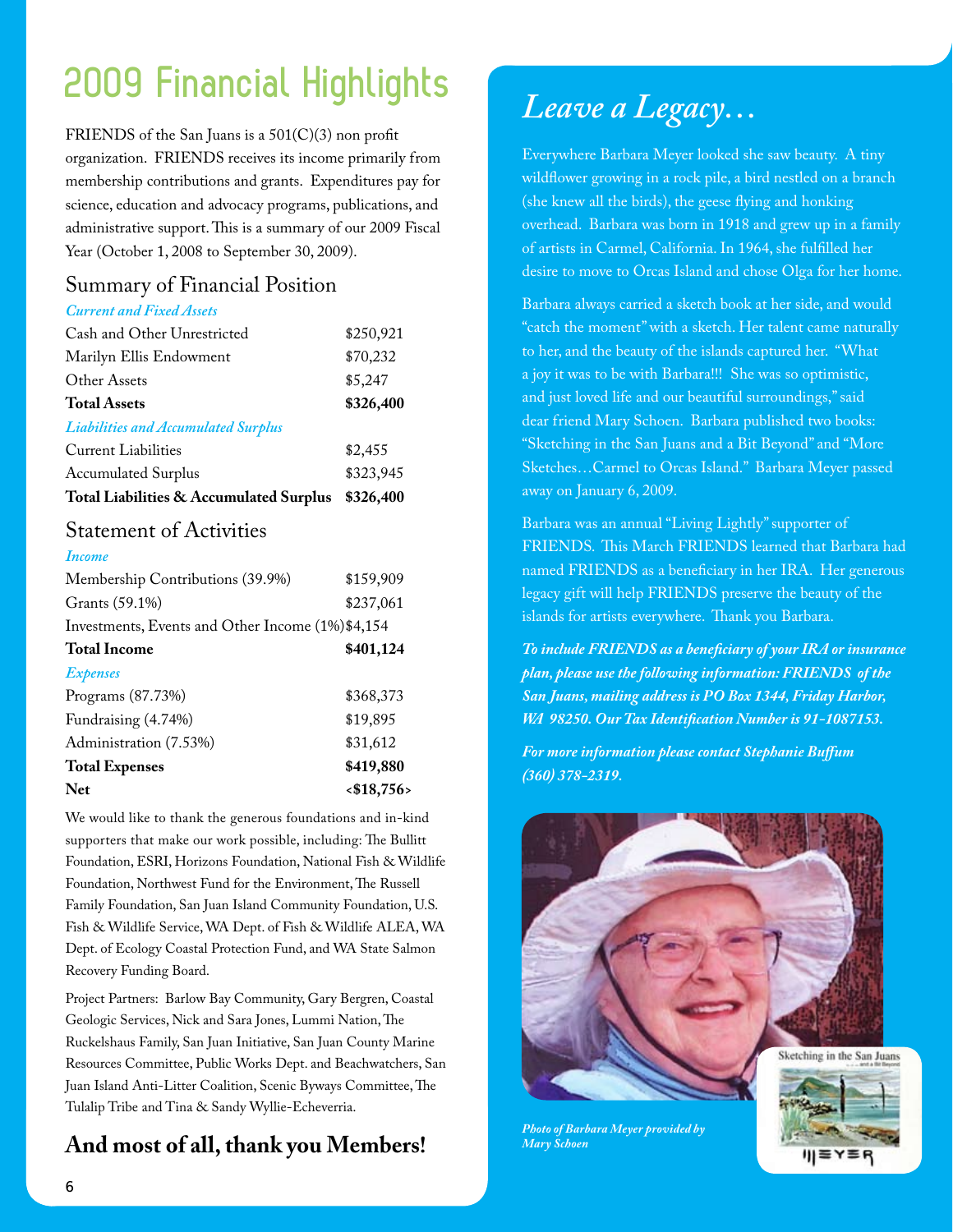



# **In Memoriam: Fred Ellis, Sr.**

Fred Ellis' love of the Earth and passion for the environment was undiminished by age and remains an inspiration to many. He even inspired 5 year old Max Field to rename the FRIENDS of the San Juans to "Fred of the San Juans."

Fred Ellis first came to the San Juan Islands on a boat with his father in 1936. As they anchored in Shaw Island's Parks Bay, they agreed that its beauty should never be spoiled. His parents soon purchased the Thorald home on Shaw Island (now on the National Historic Register).

Fred graduated from Reed College in Oregon and then served as a medic in World War II. After the war, Fred received a PhD in History and Philosophy from Harvard University. He taught at the University of Illinois, University of Minnesota, Western Washington University and the University of British Columbia. Later in life, he taught mathematics in Anacortes and was a guest environmental lecturer in the San Juans.

Fred led a diverse and accomplished life, enthusiastically pursuing his interests in education, astronomy, Pacific Northwest history, philosophy, cattle ranching, music, environmental activism and land conservation. His favorite quote by

E.O. Wilson, a Harvard biologist, was "Man will be defined not by what he has created, but rather by what he has chosen not to destroy."

On Feb. 5, Fred Ellis passed away in the comfort of his home at age 93.

To Fred, protecting the islands' beauty and the diversity of marine, bird, and animal life for future generations was paramount. He was a relentless activist, writing letters, providing public testimony, and participating on boards. He knew he could not do this work alone.

Fred and Marilyn Ellis were founding members of FRIENDS of the San Juans. After Marilyn passed away, Fred created the Marilyn Ellis Endowment to honor her. Fred also served for countless years on the Boards of both the FRIENDS of the San Juans and the San Juan Preservation Trust. In addition to devoting much time and energy, the Ellis family donated more than 1,400 acres of land and conservation easements on Shaw and Lopez Islands.

Fred Ellis Sr. held the line for 93 years. Now it's our turn. We can all honor Fred by observing the natural world and speaking out more often. To continue the work that Fred was passionate about,



FRIENDS has created the Fred Ellis Action Fund to support the ongoing legal defense of protecting the land, water, sea and livability of the San Juans.

Some of Fred's earthly wisdom:

1. Read and inform yourself. (Fred read the NY Times and non-fiction daily. Fred recommended: Collapse by Jarred Diamond, and Plan B 4.0 by Lester Brown).

2. Get politically active. As Fred would say, "Politics is not a spectator sport; you have to remain active all the time;" write letters and emails, and make calls to your political leaders.

3. Join an organization working on an issue you care about and donate your time and your money to support this cause.

4. Eat fresh food. He swore that blueberries were a key ingredient to his longevity.

5. Exercise. He routinely walked 3 miles a day on his treadmill.

6. Laugh often…Maintain relationships with family and friends. Fred knew that together we can create a better future.

The Staff and Board of FRIENDS wish to thank Fred for all he did for the islands, our organization and for the inspiration he gave us all.